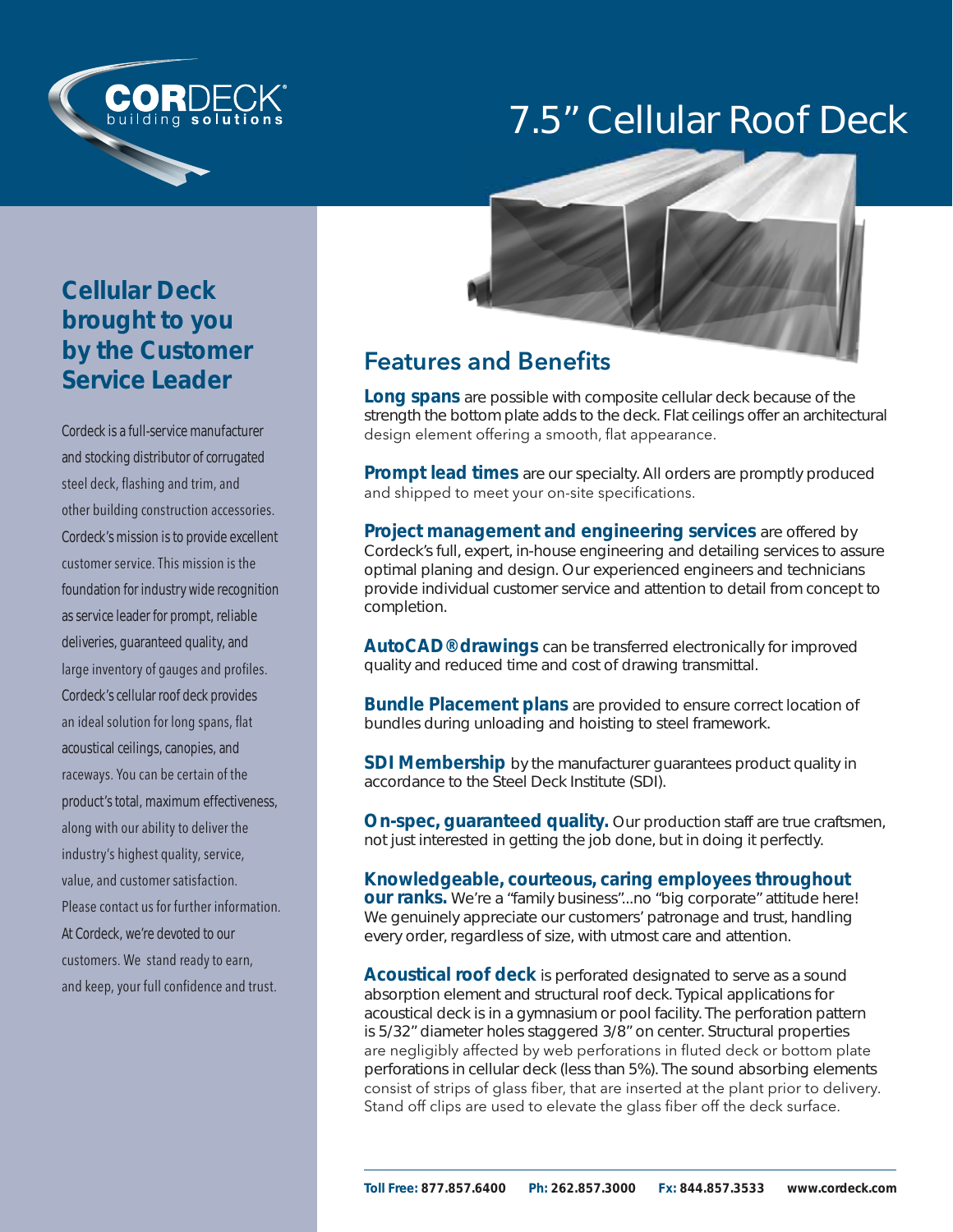# 7.5" Cellular Roof Deck



| 7.5" Cellular Roof Deck Section Properties (per ft. of width) |                         |     |        |        |                 |                 |                 |     |
|---------------------------------------------------------------|-------------------------|-----|--------|--------|-----------------|-----------------|-----------------|-----|
| Gage                                                          | <b>Design Thickness</b> | F٧  | Sp     | Sn     | Ip              | In              | As              | Wd  |
|                                                               | ın                      | ksi | $in^3$ | $in^3$ | in <sup>4</sup> | in <sup>4</sup> | in <sup>2</sup> | psf |
| $20 - 20$                                                     | 0.0359 / 0.0359         | 33  | 2.031  | 2.077  | 0.268           | 9.219           | 1.59            | 5.4 |
| 18-20                                                         | 0.0478 / 0.0359         | 33  | 3.994  | 2.298  | 15.471          | 10.972          | 1.91            | 6.5 |
| $18 - 18$                                                     | 0.0478 / 0.0478         | 33  | 3.323  | 3.337  | 15.687          | 13.753          | 2.06            | 7.0 |
| $16 - 18$                                                     | 0.0598 / 0.0478         | 33  | 5.392  | 3.565  | 20.694          | 15.829          | 2.35            | 8.0 |
| $16 - 16$                                                     | 0.0598 / 0.0598         | 33  | 4.890  | 4.467  | 21.787          | 18.004          | 2.53            | 8.6 |

| 7.5" Cellular Roof Deck Allowable Uniform Total Loads - psf Fy=33 ksi |       |                      |           |            |           |            |          |             |            |            |           |           |        |             |           |
|-----------------------------------------------------------------------|-------|----------------------|-----------|------------|-----------|------------|----------|-------------|------------|------------|-----------|-----------|--------|-------------|-----------|
| Number                                                                |       | Span - Feet & Inches |           |            |           |            |          |             |            |            |           |           |        |             |           |
| of Spans                                                              | Gage  | $8' - 0''$           | $8' - 6"$ | $9' - 0''$ | $9' - 6"$ | $10 - 0$ " | $10'-6"$ | $11' - 0''$ | $11' - 6"$ | $12 - 0$ " | $12 - 6"$ | $13'-0$ " | 13'-6" | $14' - 0''$ | $14 - 6"$ |
|                                                                       | 20/20 | 91                   | 85        | 81         | 76        | 73         | 69       | 66          | 63         | 61         | 58        | 56        | 54     | 52          | 50        |
|                                                                       | 18/20 | 182                  | 171       | 161        | 153       | 145        | 138      | 132         | 126        | 121        | 116       | 112       | 108    | 104         | 100       |
|                                                                       | 18/18 | 182                  | 171       | 161        | 153       | 145        | 138      | 132         | 126        | 121        | 116       | 112       | 108    | 104         | 100       |
|                                                                       | 16/18 | 302                  | 285       | 269        | 255       | 242        | 230      | 220         | 210        | 202        | 194       | 186       | 179    | 173         | 167       |
|                                                                       | 16/16 | 302                  | 285       | 269        | 255       | 242        | 230      | 220         | 210        | 202        | 194       | 186       | 179    | 173         | 167       |
| 2                                                                     | 20/20 | 103                  | 97        | 92         | 87        | 83         | 79       | 75          | 72         | 69         | 66        | 64        | 61     | 59          | 57        |
|                                                                       | 18/20 | 174                  | 164       | 155        | 147       | 139        | 133      | 127         | 121        | 116        | 111       | 107       | 103    | 100         | 96        |
|                                                                       | 18/18 | 174                  | 164       | 155        | 147       | 139        | 133      | 127         | 121        | 116        | 111       | 107       | 103    | 100         | 96        |
|                                                                       | 16/18 | 258                  | 243       | 230        | 217       | 207        | 197      | 188         | 180        | 172        | 165       | 159       | 153    | 148         | 142       |
|                                                                       | 16/16 | 258                  | 243       | 230        | 217       | 207        | 197      | 188         | 180        | 172        | 165       | 159       | 153    | 148         | 142       |
| 3                                                                     | 20/20 | 114                  | 107       | 101        | 96        | 91         | 87       | 83          | 79         | 76         | 73        | 70        | 67     | 65          | 63        |
|                                                                       | 18/20 | 198                  | 186       | 176        | 167       | 158        | 151      | 144         | 138        | 132        | 127       | 122       | 117    | 113         | 109       |
|                                                                       | 18/18 | 198                  | 186       | 176        | 167       | 158        | 151      | 144         | 138        | 132        | 127       | 122       | 117    | 113         | 109       |
|                                                                       | 16/18 | 293                  | 276       | 261        | 247       | 235        | 224      | 213         | 204        | 196        | 188       | 181       | 174    | 168         | 162       |
|                                                                       | 16/16 | 293                  | 276       | 261        | 247       | 235        | 224      | 213         | 204        | 196        | 188       | 181       | 174    | 168         | 162       |

| Sound Absorption Data |                                                                                                                            |     |     |      |      |      |     |      |
|-----------------------|----------------------------------------------------------------------------------------------------------------------------|-----|-----|------|------|------|-----|------|
| l Panel Profile       | <b>Absorption Coefficient</b><br>Fiber Roof<br>125 HZ 250 HZ 500 HZ 1,000 HZ 2,000 HZ 4,000 HZ<br><b>NRC</b><br>Insulation |     |     |      |      |      |     |      |
| 17-1/2" Cellular      | 0.79                                                                                                                       | .18 | .11 | 0.83 | 0.91 | 0.76 | .00 | יי ה |

Performance values are based upon test conducted by Riverbank Acoustical Laboratories.

Acoustical tests conducted by Riverbank Acoustical Laboratories for the Steel Deck Institute with 3" EPS Plaza Deck Foam

Roof Insulation found the NRC values to be .65 for 1-1/2" WR Deck and .70 for 3" DR Deck.

## **Product Information Design**

- 1. Cordeck certifies that our 7.5" Cellular Roof Deck has been evaluated in accordance with the applicable SDI Standards and property values for the Uniform Load Tables, and meets or exceeds SDI requirements.
- 2. Load shown in tables is uniformly distributed total (dead plus live) load in psf (kPa). Loads in shaded areas are governed by live load deflection not in excess of L/240, the dead load included in 10 psf (0.478.kPa). All loads are governed by the allowable flexural stress limit of 20 ksi (140 Mpa) maximum yield steel. Where heavy construction loads or other unusual concentrated loads are anticipated during the lifetime of the deck, the specified live load must be increased to offset the effects of the abnormal concentrated load. See Maximum Spans for Construction and Maintenance Loads in the SDI Design Manual.
- 3. The rib width limitations shown are taken at the theoretical intersection points of the flange and web projections. Depending on the radius used, the load table could vary from that shown.
- 4. Span length assumes center to center spacing of supports. Tabulated loads shall not be increased by assuming clear span dimensions.
- 5. The sectional properties for Cordeck 7.5" Cellular Roof Deck have been evaluated with the latest edition of the American Iron and Steel Institute (AISI) Specification for the Design of Cold-Formed Steel Structural Members.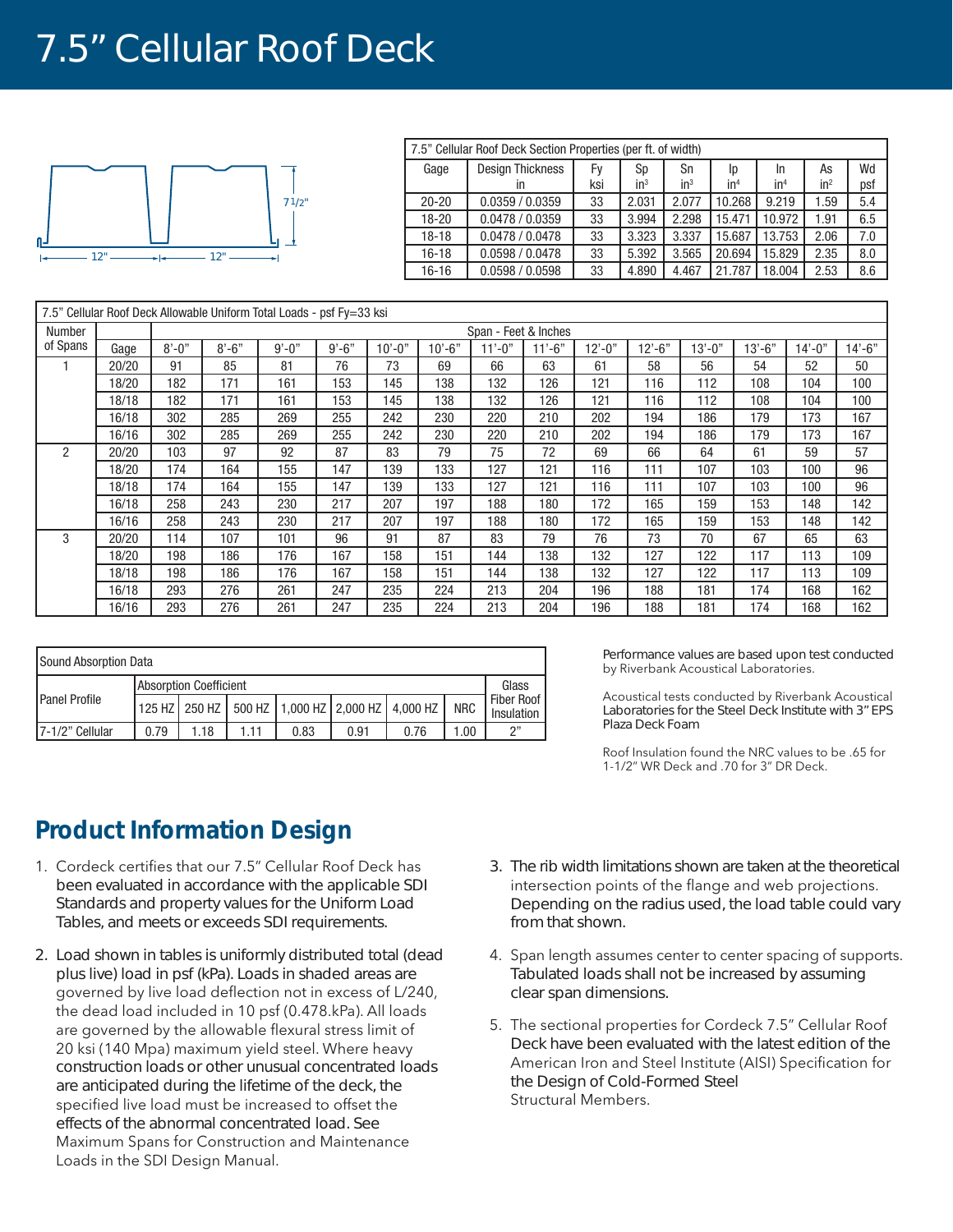# 7.5" Cellular Roof Deck

6. Bending moment formula used for flexural stress and deflection limitations in accordance with Steel Deck Institute are:

| Design        | Moment                  | Deflection                                                     |
|---------------|-------------------------|----------------------------------------------------------------|
| 0ne<br>Span   | $M = fS = w - L^2 - 12$ | $D_{\text{max}} = 0.0130 - W - L^4 - 172$                      |
| Two<br>Span   | $M = fS = w - L^2 - 12$ | $v = 0.0054 - W - L4 - 1728$<br>max                            |
| Three<br>Span | $M = fS = w - L2 - 12$  | $v_{\rm w}$ = <u>0.0069 - w - L</u> <sup>4</sup> - 1728<br>max |

 $W = psf (kPa) L = ft.$  (MPa)  $E = 29.5 \times 10^{6}$  psi (210,000 MPa)  $I = in^4/ft.$  (mm<sup> $\land$ 4/m)</sup>

7. Cordeck guarantees that our 7.5" Cellular Roof Deck conforms to the Roof Deck Specifications of the Steel Deck Institute and the dimensional parameters established for the load table.

### **Material**

#### **1. Certification**

a. Steel roof deck will be 7.5" Cellular Roof Deck as manufactured by Cordeck from steel conforming to ASTM A653 for galvanized deck or ASTM A1008-00 Grade 33 for cold rolled prime painted steel.

#### **2. Prime Painted**

- a. Roof deck shall receive one coat of standard gray primer paint over cleaned and pretreated steel.
- b. The primer coat is intended to protect the steel for only a reasonably short period of exposure, in normal atmospheric conditions, and shall be considered an impermanent and provisional coating.
- c. Field painting of prime painted material is recommended especially where the deck is exposed.

#### **3. Galvanized**

- a. All steel shall be coated to conform to ASTM A924 G-60 or G-90 or to Federal Specification QQ-S-775.
- b. Galvanized finish in G-60 or G-90 coating is desirable in high moisture atmospheric conditions.
- c. Cordeck shall not be responsible for the cleaning of the underside of steel deck to ensure bond of fireproofing. Adherence of fireproofing material is dependent on many variables. The adhesion ability of fireproofing materials is the responsibility of the fireproofing applicator.

#### **4. Accessories**

a. Cordeck can supply ridge & valley plates, cant strips, finish strips, sump pans, end & side closures, pour stops, deck plate, rubber cell closures, screws and other accessories needed to complete the project.

### **SDI Member**

- 1. All steel deck material is manufactured by SDI members or manufactured in accordance to SDI.
- 2. Cordeck certifies that all material will be in accordance with the SDI Cellular Deck Manual specifications.
- 3. Cordeck 7.5" Cellular Roof Deck conforms to all applicable SDI Cellular Deck Manual Specifications.

### **Installation**

- 1. Cordeck Steel Roof Deck shall be installed by qualified and experienced workers.
- 2. Roof deck installation drawings shall be submitted to the project architect and engineer for approval prior to the manufacture of materials.
- 3. Steel roof deck shall be placed in accordance with approved erection drawings.
- 4. End laps shall be a nominal 2" and positioned over supports.
- 5. Position each deck unit on a supporting structural frame. Adjust to final position with accurately aligned side laps and ends bearing on supporting members. On joist framing, be sure the appropriate end laps occur over a top chord angle for proper anchorage.
- 6. When one row is placed end to end, begin another, making alignment adjustment if necessary.
- 7. Each deck unit shall be placed on supporting steel framework and adjusted to final positions before permanently fastened. Do not use unfastened deck as a working platform or storage area.
- 8. Cutting of openings through the deck and all skew cutting shall be performed in the field. Openings not shown on the erection drawings such as those required for stack, conduits, plumbing, vents, etc., shall be cut, and reinforced if necessary, in accordance with SDI.